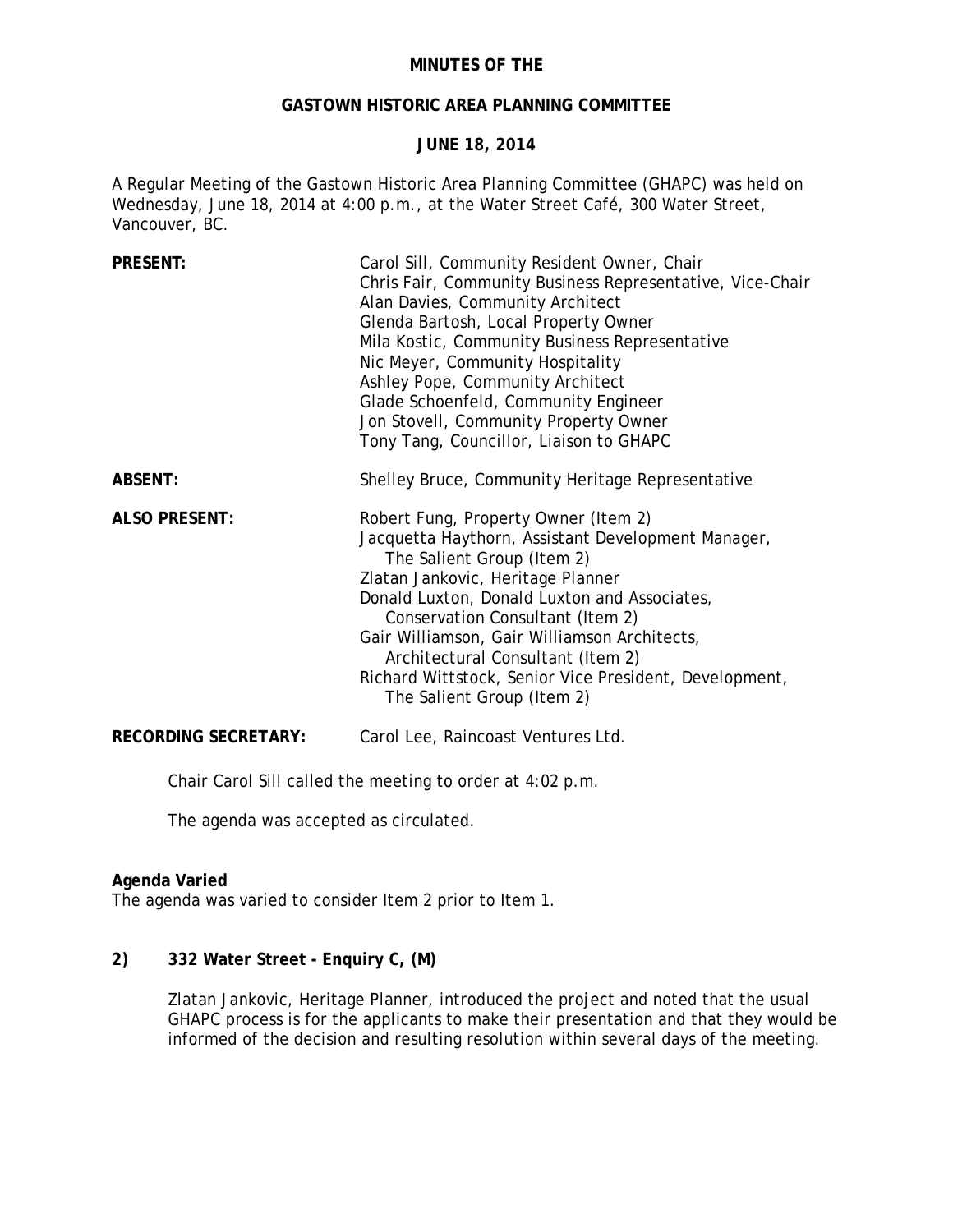There was discussion regarding whether the typical process should be varied in this instance to provide the applicants with context to the resolution. Mr. Jankovic and Ms. Sill, GHAPC Chair, clarified the procedure.

Mr. Jankovic highlighted the applicant's enquiry regarding the rehabilitation and redevelopment of the existing 2½-storey building at 324 – 332 Water Street, which is designated as VHR "C" M. The proposed project is comprised of 21,987 square feet of rehabilitated historical structure and a 36,490 square foot complementary addition of new construction. The proposal is different from past applications in Gastown but is still within the Heritage Policy. The GHAPC will be required to consider the enquiry under the Gastown HA-2 District Schedule of the Zoning and Development By-law and the related Design Guidelines.

Robert Fung, Property owner, introduced the design team.

Gair Williamson, Architectural Consultant, provided an overview of the design concept and process and referred to several renderings of the proposed design.

Donald Luxton, Conservation Consultant, provided the historical context of the building and general conservation strategy.

The intention is to restore the spirit of the ground floor space as an arcade to utilize the connection between Water Street and Cordova Street.

The GHAPC members posed questions to the applicant and the design team, which resulted in discussion on:

- Conservation of character-defining elements of the building
- Intermediate cornice on the Water Street façade
- Setback on the third level of the Cordova Street side
- Materials and massing
- Renderings
- Door placement
- Opportunity to invite the public into the arcade
- Curtain wall glazing that will be utilized
- Perspective of the building from Homer Street elevation
- Window conservation strategy challenges
- Rationale behind the proposed height and setback
- Challenges with interpreting the Gastown HA-2 policy and design guidelines.

GHAPC members commented regarding the proposed height and massing; Cordova façade; view of the building from Homer Street; colour and materials; Water Street façade; required setback on Water Street; architectural renderings; intent of the Gastown HA-2 policy; historic character; financial viability; setting a precedent; and the recently adopted Downtown Eastside Local Area Plan (DTES LPA).